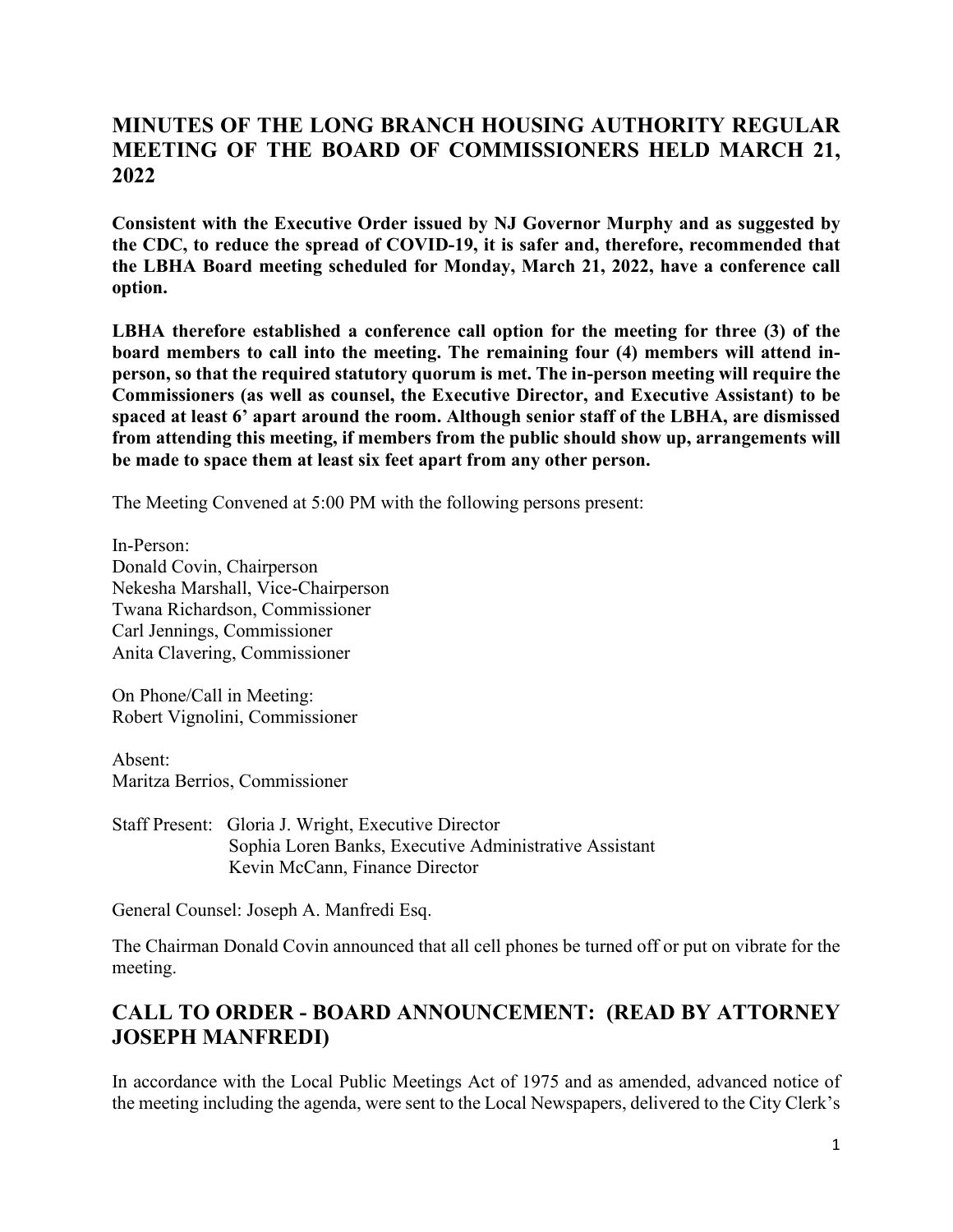Office, posted on the Long Branch Housing Authority Web Site, and posted at all Long Branch Housing Authority Offices at least (48 hours prior to the convening of the meeting).

### **CHAIRPERSON COVIN LED THE SALUTE TO THE FLAG AND READ THE STATEMENT TO THE PUBLIC**

## **NO PUBLIC PRESENT AT MEETING**

Gloria J Wright, Executive Director opened the meeting with Roll Call. Commissioners present and absent are listed above.

# **ADOPTION OF THE PUBLIC SESSION MINUTES OF THE REGULAR MEETING OF FEBRUARY 21, 2022**

Commissioner Jennings made a motion to approve and accept the minutes of the public session of the regular meeting held February 21, 2022, second by Vice-Chairperson Marshall.

Roll Call Vote Taken: Ayes, Commissioners Vignolini, Richardson, Jennings, Clavering, Vice-Chairperson Marshall, and Chairperson Covin.

Opposed, None Abstain, None Absent, Commissioner Berrios Motion, Carried

### **EXECUTIVE DIRECTORS REPORT:**

Executive Director Wright provided the board with relevant activities and news for the month of February 2022. Executive Director Wright outlined and summarized the Executive Director's Report provided to the Board.

#### **Resolution 03-01-2022 - Resolution approving the list of bills for February 2022, and authorizing the payment of bills**

Vice-Chairperson Marshall stated that finance committee has reviewed the List of bills with the Finance Department and that all questions have been satisfied. Vice-Chairperson Marshall requested a motion to accept and approve Resolution 03-01-2022 the List of Bills in the amount of \$**1,473,233.74.** Vice-Chairperson Marshall motioned, seconded by Commissioner Richardson.

Roll Call Vote Taken: Ayes, Commissioners Vignolini, Richardson, Jennings, Clavering, Vice-Chairperson Marshall, and Chairperson Covin.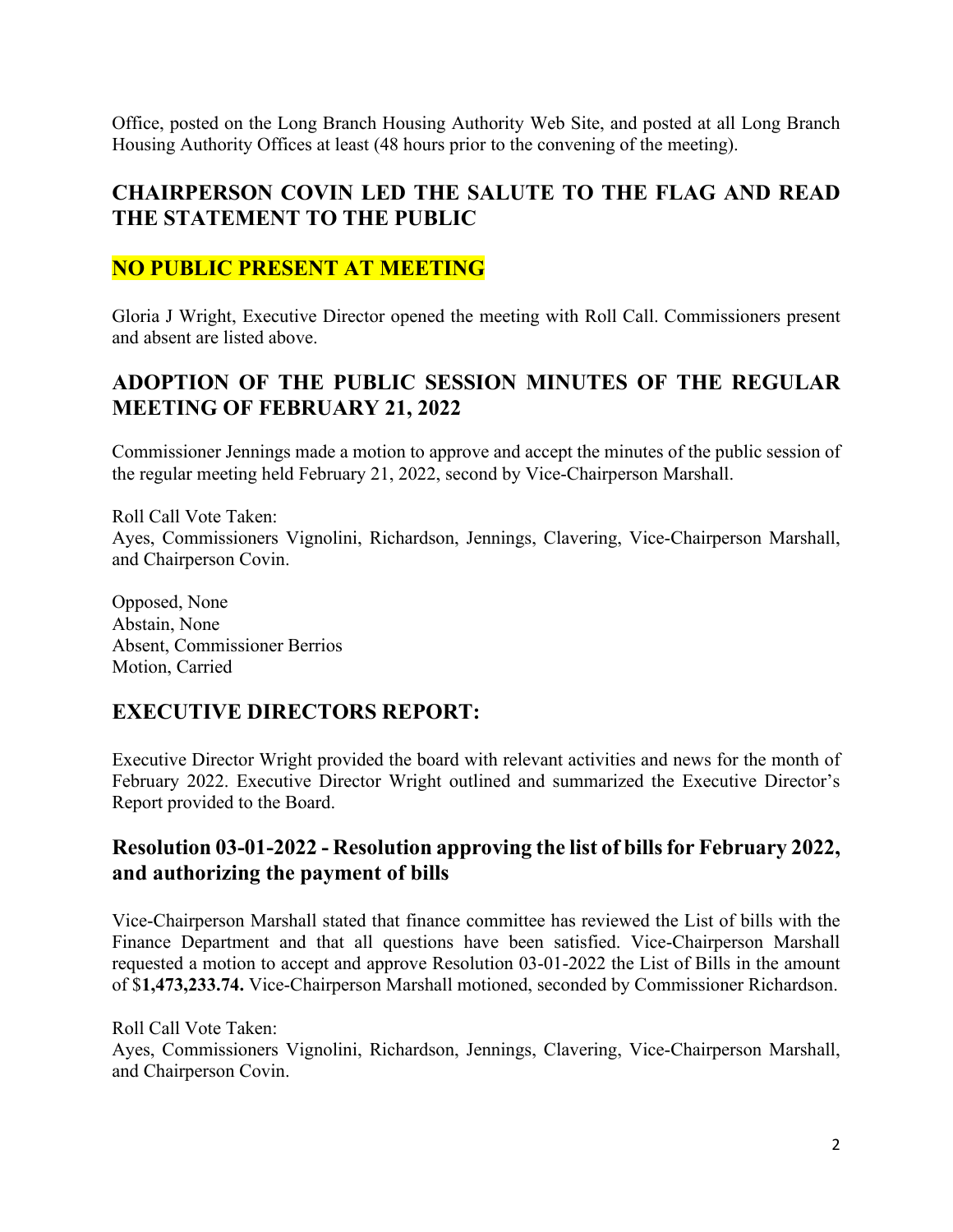Opposed, None Abstain, None Absent, Commissioner Berrios Motion, Carried

**Resolution 03-02-2022 - Resolution approving the transaction, approving training, travel, and accommodations for the month of April 2022, for members of the Board of Commissioners Long Branch Housing Authority and staff to attend conferences and training, authorizing an expenditure of funds, subject to appropriations**

Commissioner Jennings made a motion to approve and accept Resolution 03-02-2022 second by Commissioner Richardson.

Roll Call Vote Taken: Ayes, Commissioners Vignolini, Richardson, Jennings, Clavering, Vice-Chairperson Marshall, and Chairperson Covin.

Opposed, None Abstain, None Absent, Commissioner Berrios Motion, Carried

**Resolution 03-03-2022 - Resolution approving the transaction, approving the LBHA Annual Plan for FY2022-2023, approving the revised Housing Choice Voucher (formerly Section 8) Program Administrative Plan and the revised Public Housing Program's Admissions and Continued Occupancy Policy, authorizing the submission of the Annual Plan to the U.S. Department of Housing and Urban Development (HUD)**

Commissioner Vignolini made a motion to approve and accept Resolution 03-03-2022 second by Commissioner Jennings.

Roll Call Vote Taken: Ayes, Commissioners Vignolini, Richardson, Jennings, Clavering, Vice-Chairperson Marshall, and Chairperson Covin.

Opposed, None Abstain, None Absent, Commissioner Berrios Motion, Carried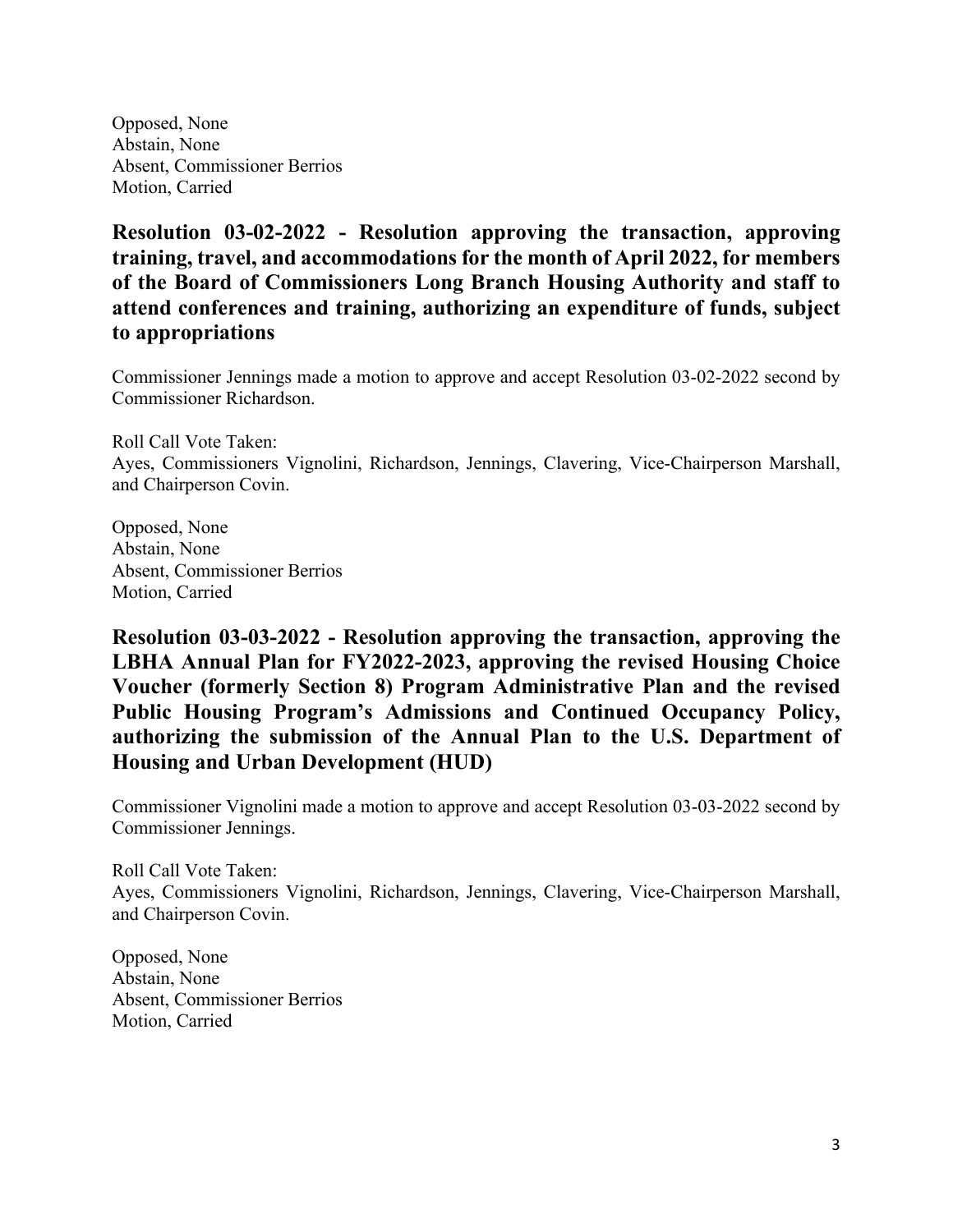# **Resolution 03-04-2022 - Resolution approving the transaction, authorizing a donation in the amount not to exceed \$250.00, to be paid from non-federal funds, for the Long Branch Firefighters Mutual Benevolent Association (FMBA) Local #68**

Vice-Chairperson Marshall made a motion to approve and accept Resolution 03-04-2022 second by Commissioner Vignolini.

Roll Call Vote Taken: Ayes, Commissioners Vignolini, Richardson, Jennings, Clavering, Vice-Chairperson Marshall, and Chairperson Covin.

Opposed, None Abstain, None Absent, Commissioner Berrios Motion, Carried

## **Resolution 03-05-2022 - Resolution approving the transaction and authorizing a sponsorship for the Long Branch Free Public Library Juneteenth 2022 Celebration in the amount not to exceed \$250.00, to be paid from non-federal funds, to be held Saturday, June 18, 2022, from 1:00PM – 4:00PM**

Commissioner Richardson made a motion to approve and accept Resolution 03-05-2022 second by Commissioner Vignolini.

Roll Call Vote Taken: Ayes, Commissioners Vignolini, Richardson, Jennings, Clavering, Vice-Chairperson Marshall, and Chairperson Covin.

Opposed, None Abstain, None Absent, Commissioner Berrios Motion, Carried

### **Resolution 03-06-2022 - Resolution authorizing a Closed Session of the Regular Meeting of the Board of Commissioners on March 21, 2022**

Commissioner Jennings made a motion to approve and accept Resolution 03-06-2022 second by Vice-Chairperson Marshall.

Roll Call Vote Taken: Ayes, Commissioners Vignolini, Richardson, Jennings, Clavering, Vice-Chairperson Marshall, and Chairperson Covin.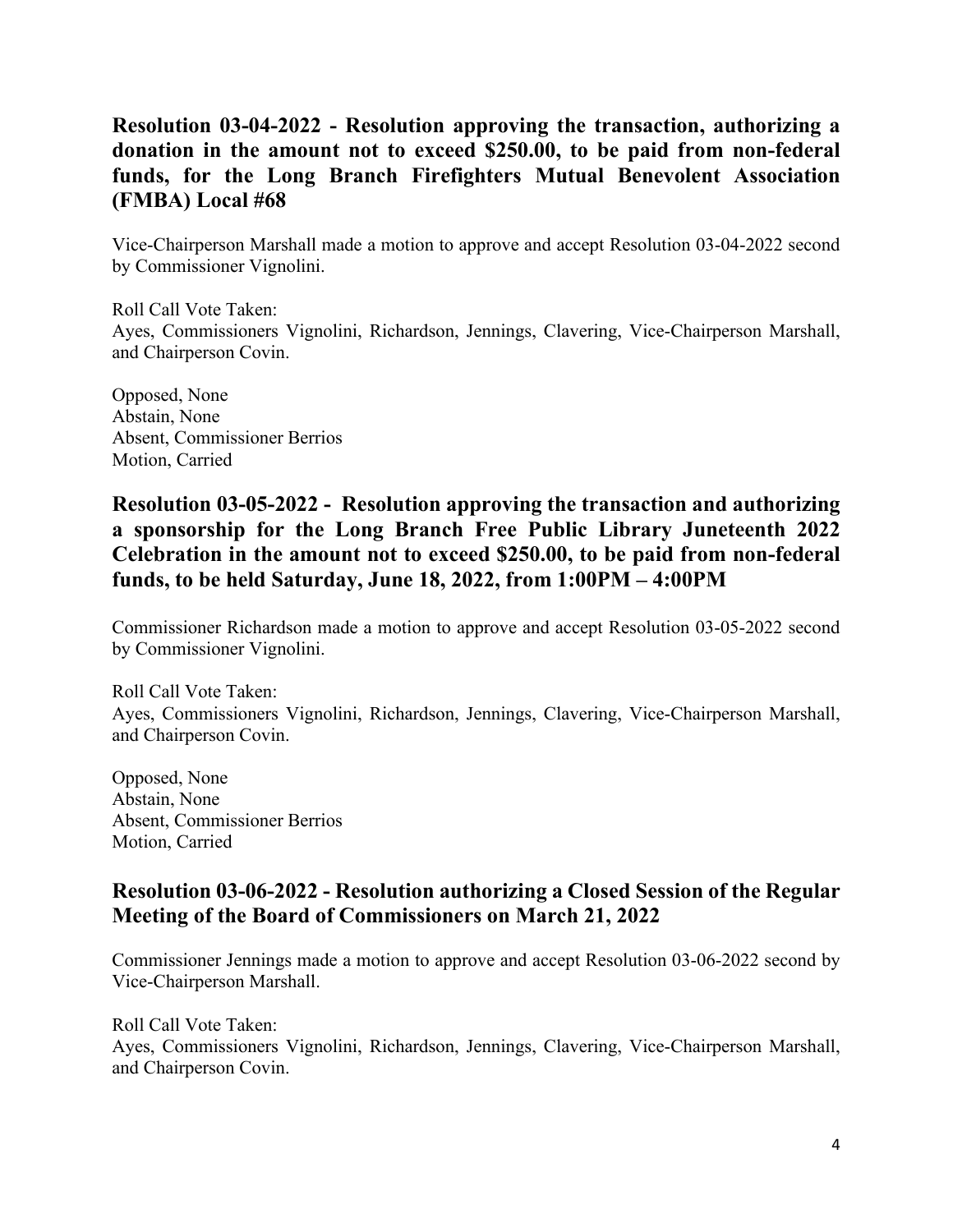Opposed, None Abstain, None Absent, Commissioner Berrios Motion, Carried

#### **OPEN PUBLIC SESSION AT 5:20PM**

Commissioner Jennings made a motion to Open Public Session, second by Vice-Chairperson Marshall.

Roll Call Vote Taken: Ayes, Commissioners Vignolini, Richardson, Jennings, Clavering, Vice-Chairperson Marshall, and Chairperson Covin.

Opposed, None Abstain, None Absent, Commissioner Berrios Motion, Carried

#### **ADDED STARTER from Closed Session**

#### **Resolution 03-07-2022 - Resolution approving the transaction, authorizing a one-time merit-based compensation for Executive Director Gloria J. Wright**

Commissioner Richardson made a motion to approve and accept Resolution 03-07-2022 second by Vice-Chairperson Marshall.

Roll Call Vote Taken: Ayes, Commissioners Vignolini, Richardson, Jennings, Clavering, Vice-Chairperson Marshall, and Chairperson Covin.

Opposed, None Abstain, None Absent, Commissioner Berrios Motion, Carried

### **COMMISSIONERS COMMENTS AND CONCERNS:**

#### **NO COMMENTS**